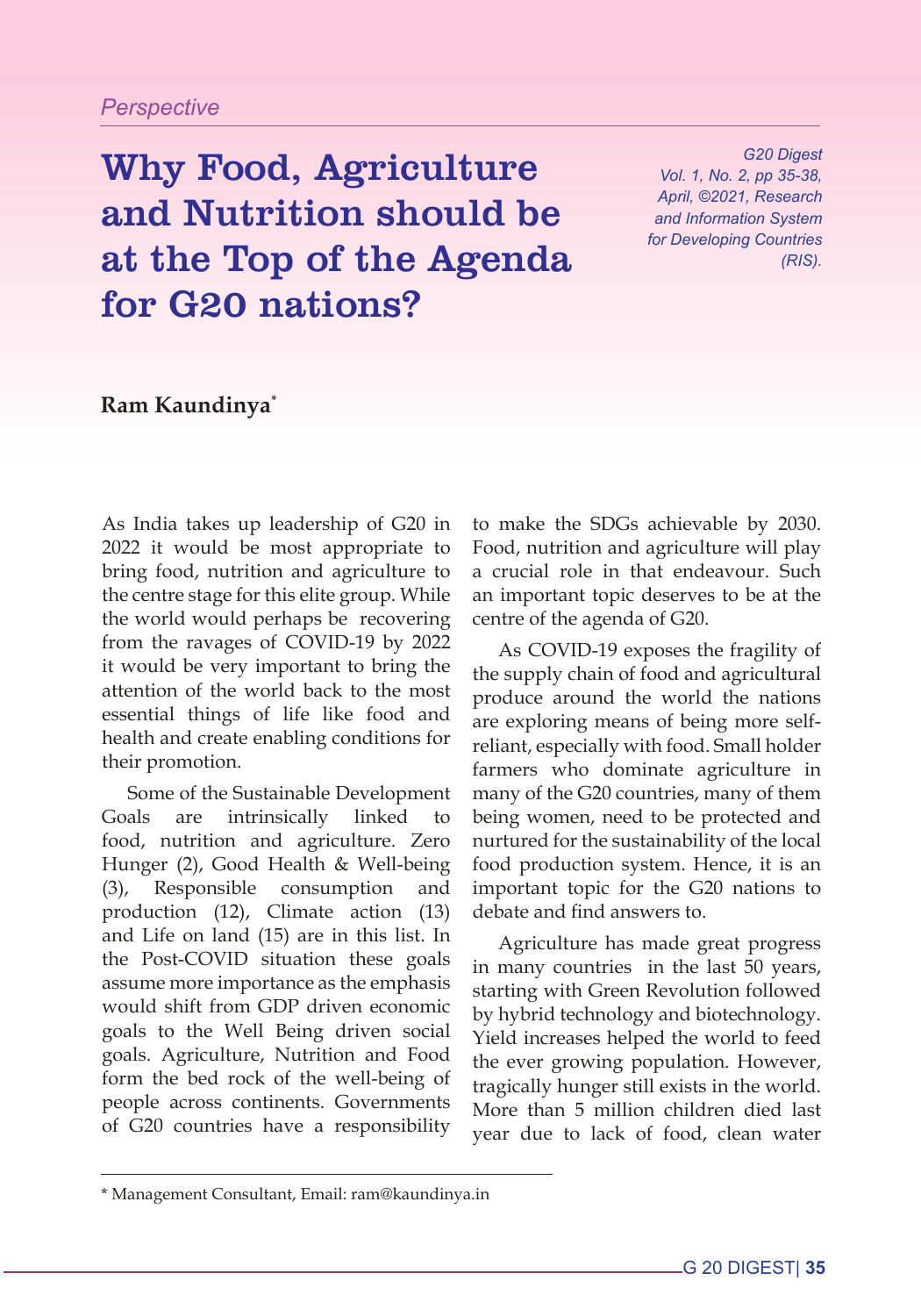and health care. About 160 million children of below 5 years age are found to be malnourished in the world. These numbers can go up if immediate action is not taken.

Diffusion of knowledge and technology have not been uniform across the world. Progress has not benefited people in different countries uniformly which has resulted in a fractured social fabric of the world. This is to be addressed urgently by the world leaders by paying specific attention to the following specific subjects.

**Equity** is a victim of our growth so far. Lack of purchasing power has deprived certain sections of the world community from accessing food while on the other hand there is abundance of food in most of the advanced countries. Inequality based on gender, geography, income and other parameters needs to be addressed. Lack of equity in access to food is a major issue, especially in disaster situations like pandemics when it gets exposed more due to the failure of food supply chain and the natural advantage the rich have in accessing food in such situations. This needs the attention of world leaders.

**Food security** deals with availability, accessibility and affordability of food for all the citizens of each country. It is imperative that epidemics, pandemics, politics, natural disasters and wars do not disturb the food security of any nation. Sufficient safeguards are to be put in place to ensure that affordable food is made available to the poorest of the poor in every country irrespective of other obstacles.

**Nutritional security** of the citizens of the world assumes significance now because the food choices of the people will be increasingly dictated by the need for healthy diet that gives them immunity to

diseases. The realization that consuming the right food will avoid expenditure on medicines and hospitals makes people look for affordable healthy food. Shifting people to plant-based nutrition is a key task in front of the world. Sustainable dietary habits of people lead to sustainable food production systems which in turn promotes environmental sustainability and nutritional sustainability.

**Small holder farmers and their welfare** needs to be at the top of the priority list for governments around the world. Unprofitable agriculture, in many parts of the world, has left the farmers poor and vulnerable to several risks. In most of the developing countries more than 80 per cent of the farmers are small and resource poor and many of them are women. They lack access to high quality inputs, finance, technical advice and access to markets. They are unable to practice sustainable and good agricultural practices. Distress among farmers leading to increased suicide rate is a big challenge for the world. Can agriculture survive if farmers die? If youth does not have interest in agriculture how will the future of agriculture look? Leaders have to look at this serious problem that cuts across most of the world and G20 countries. They have to find answers that can improve the financial wherewithal of the farmers and increase their risk bearing capacity.

**Depletion of natural resources** has become a very serious issue in most of the countries. Soil, water and biodiversity have depleted due to continuous and intensive agriculture followed in the last 50 years. Our food production systems in each country have to be measured against a natural resource use efficiency index. Diffusion of technology across the nations to help them in improving their natural resource use efficiency index has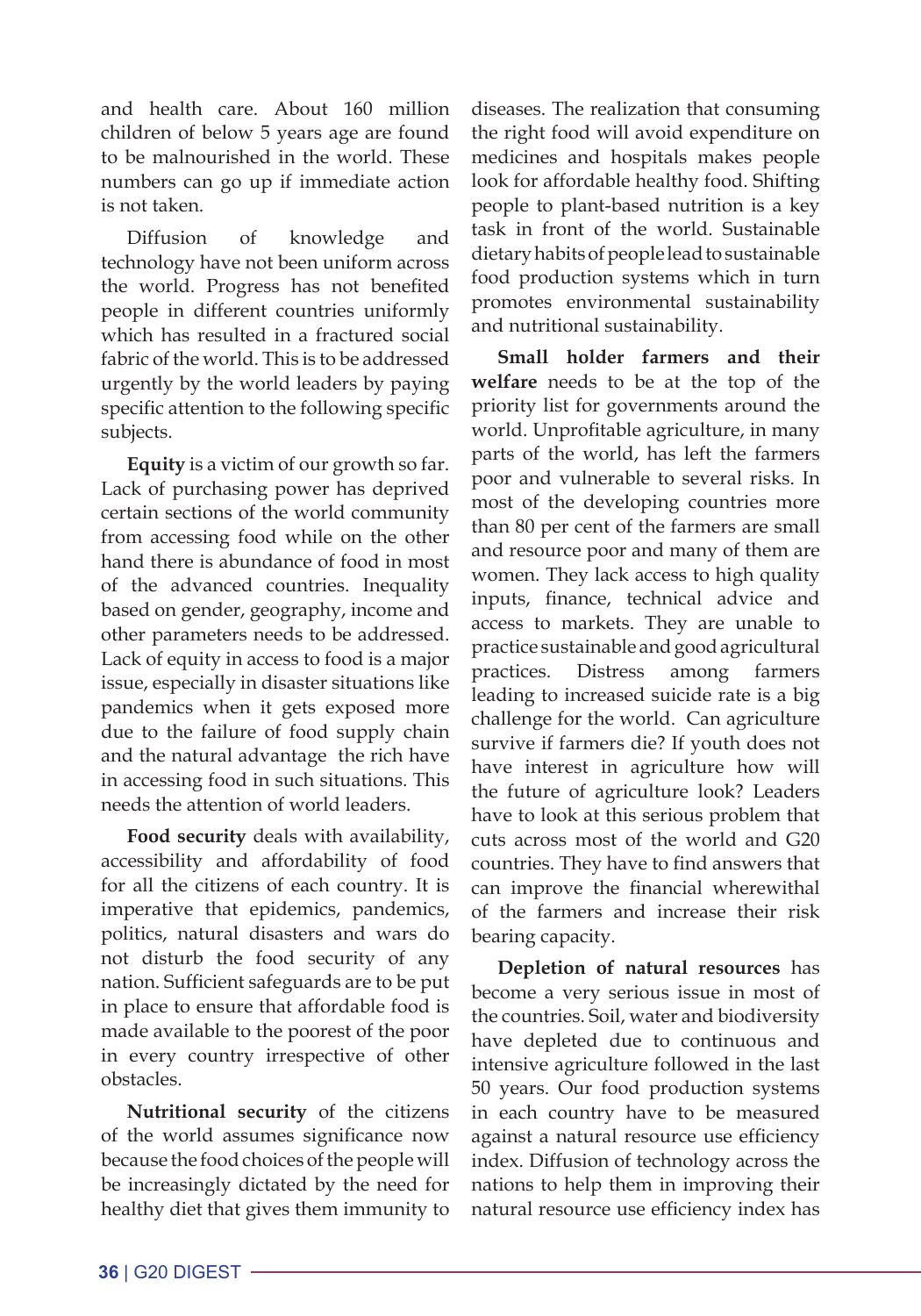to be given priority as a humanitarian effort to conserve environment. The leaders have to take policy decisions to promote this collaborative approach.

**Climate Change** is the biggest threat to global agriculture whose impact is increasing year after year. Droughts, floods are increasing in intensity. Potential yields could drop and food availability could be severely restricted by 2050 due to climate change unless we start responding now. Sustainable agricultural practices and cultivation of climate resilient crops may help us in fighting this but how to make it a part of our life and how to handle possible immediate yield losses? Is it possible to have a collaborative policy across nations which helps the total global population? This needs the attention of the world leaders to find a collaborative effort.

**Science & Technology** is the way forward to find solutions to our problems in food and agriculture space as it is with the other fields. Scientific discovery and technological advancement have become islands of excellence in the world, thereby increasing the inequality in the world. Inadequate research infrastructure, lack of harmonization among regulatory regimes of different countries, lack of uniform intellectual property regime and inadequate access to funding in some parts of the world have made the development and adoption of technology unequal. Not having predictable commercial models for sharing of technological innovations among countries has not helped. Biotechnology can help in fighting biotic and abiotic stress in agriculture. Digital technologies can help in creating market linkages, transferring knowledge to farmers and supporting financial systems. Precision agriculture and micro irrigation can make a huge difference to the way we manage use of natural resources in agriculture. It is important for the world leaders to take this agenda forward and find regulatory and commercial structures that will make technological tools available for the benefit of food and agriculture field uniformly across the world.

**Seeds and planting material** need special mention among all agricultural inputs not just because this is the most important input carrying genetic potential that can benefit humanity but also because they become controversial in different parts of the world. It is vitally important that farmers use high quality seed every time they plant a crop. Unfortunately public institutions have run out of steam in funding crop development research and private industry takes interest in seeds where their commercial interests lie. This leaves large OP variety crops without adequate research funding leading to low genetic gain. Some of them are staple food crops like wheat, rice, millets, root crops and nutritious crops like vegetables, oilseeds and lentils, and forage crops for the livestock.

World leaders have to find a way of funding research in improving such crops and to make them resilient to climate change. Modern tools like genomics, gene editing in addition to traditional plant breeding have to be dovetailed to support these crops. Cropping systems in different countries have to be optimized by making seed the carrier of all the good things needed in our food. Seed systems have to be professionalized and augmented in the poorer nations who are struggling to reach the levels of stable food production and security that others have reached. This needs a major discussion among the world leaders so that institutional infrastructure is put in place towards this end.